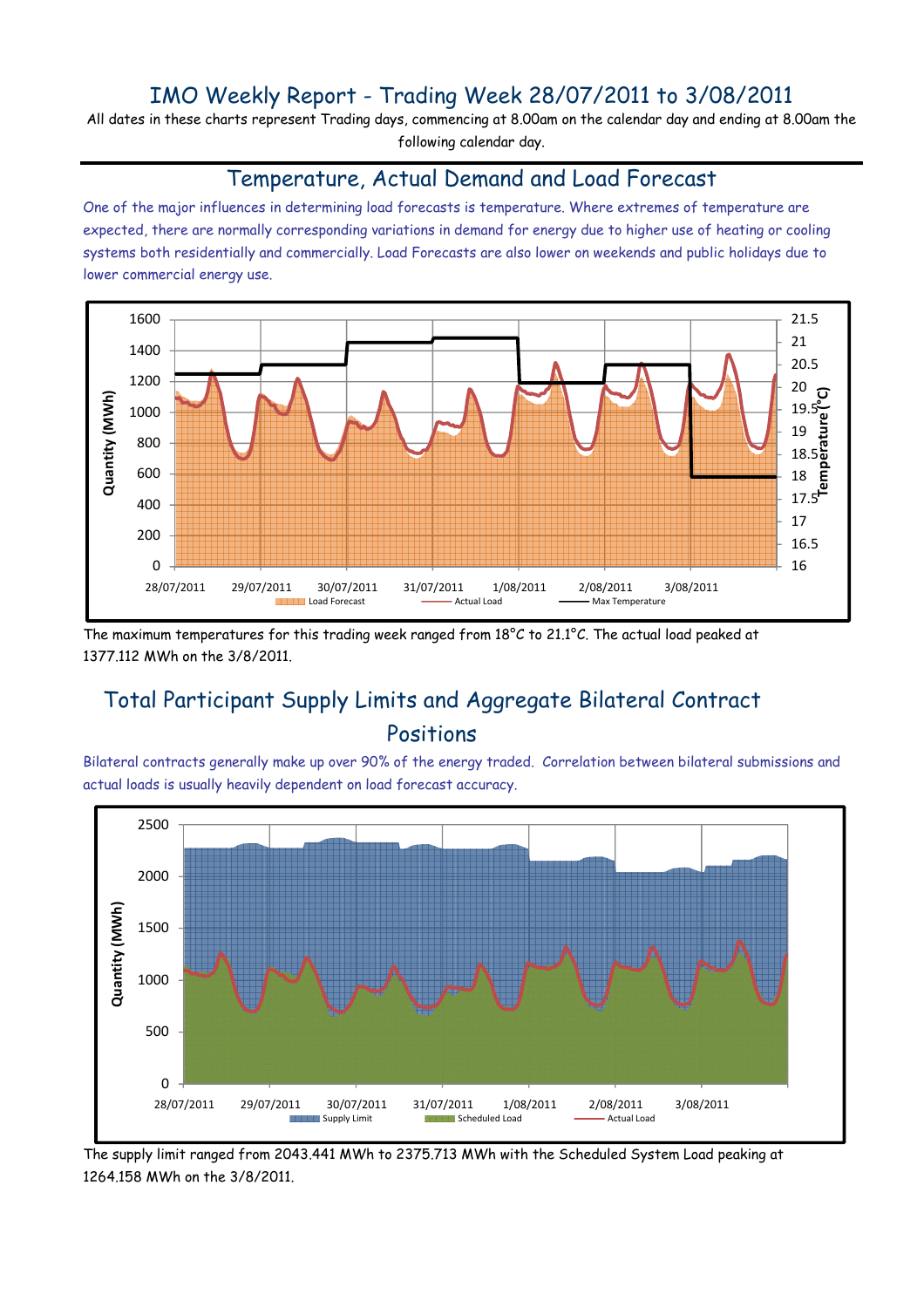## Net Balancing Market Trades

Bilateral contracts and STEM trading are generally based on the forecast energy requirements of Participants. When the forecast requirements are higher or lower than the actual requirements for a day, this Market energy must be bought and sold in the balancing mechanism. This graph shows the estimated net balancing trades.



The majority of the balancing activity this week occurred within Balancing Supply. The maximum balancing demand for the week reached 91.131 MWh on the 29/7/2011. The maximum balancing supply for the week reached -149.269 MWh on the 1/8/2011.

# Total Traded Energy

This chart represents a comparison between the total net energy that is traded in Bilateral Contracts, the STEM and the balancing mechanism. Balancing Supply represents cases in which the total contract position is greater than the demand and customers must supply energy back to balancing. Balancing Demand represents cases in which the total contract position is less than the demand and customers must purchase energy from balancing.



Total balancing supply equalled -20752.04 MWh whereas total balancing demand equalled 1294.68 MWh. The Total STEM Traded quantity was 25941.059 MWh, with the STEM Clearing Quantity ranging between 7.3 MWh and 289.172 MWh.